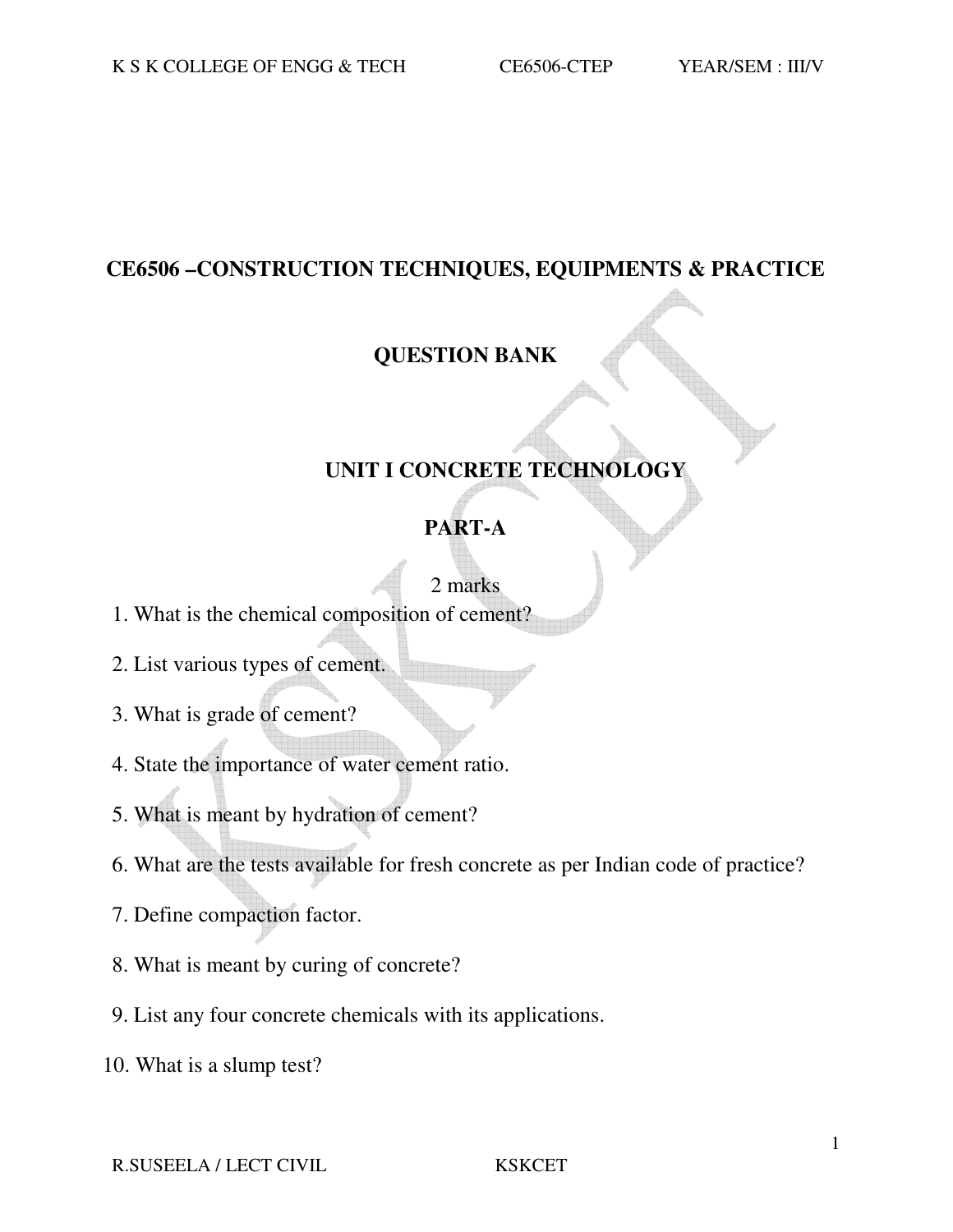- 11. What are the tests to be conducted on fresh concrete
- 12. Write any three non destructive testing methods conducted in concrete.
- 13. What are the methods of compacting?
- 14. Mention any three destructive methods of testing concrete.
- 15. What is the necessity for curing of concrete.

| 1. What are the steps involved in manufacturing of concrete explain detailed. | (16) |
|-------------------------------------------------------------------------------|------|
| 2. Explain briefly about the chemicals used in concrete and their advantages. | (16) |
| 3. i) Write the step by step procedure for BIS mix design.                    | (8)  |
| ii) Explain the procedure of compression test on concrete.                    | (8)  |
| 4. Explain all the different types of curing of concrete.                     | (16) |
| 5. Explain all the different methods adopting to transport concrete.          | (16) |
| 6. i) Explain the ACI method of mix design.                                   | (8)  |
| ii) Explain any one non-destructive method of testing concrete.               | (8)  |
| 7. i) Explain the workability of concrete.                                    | (8)  |
| ii). What are admixtures? Explain any two.                                    | (8)  |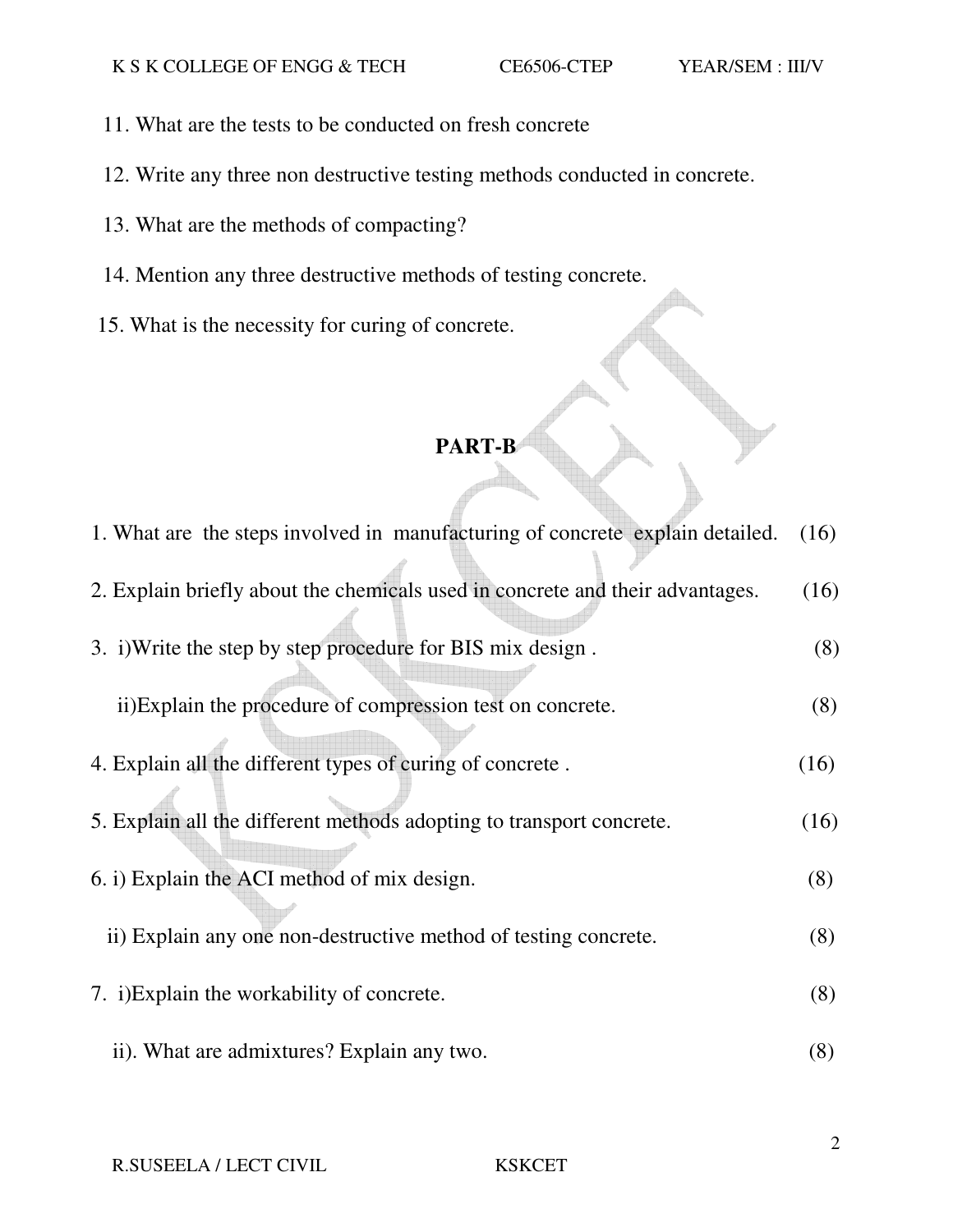8. What are the tests which are conducted for hardened concrete and explain any two test in detail. (16)

#### **UNIT II CONSTRUCTION PRACTICES**

#### **PART-A**

- 1. What are the general specifications for first class building?
- 2. What are monolithic wall?
- 3. Define plinth.
- 4. What are classifications of stone masonry ?
- 5. What is rubber masonry and ashlar masonry?
- 6. Compare English bond and Double Flemish bond.
- 7. What are the defects in brick masonry?. Defects in brick masonry.
- 8. Mention the common sizes of building blocks.
- 9. What the types of flooring ?
- 10. Define damp proof course., what are its causes of dampness?
- 11. Define roofs.
- 12. What are the uses of water proofing compounds?
- 13. What are the condition for filters?
- 14. Define fire resistance.
- 15. Define acoustics
- 16. What are the conditions for good acoustics of an auditorium?
- 17. Define scaffolding.
- 18. Write the types of scaffolding.
- 19. Write any some materials used for joints.
- 20. Define flooring

R.SUSEELA / LECT CIVIL KSKCET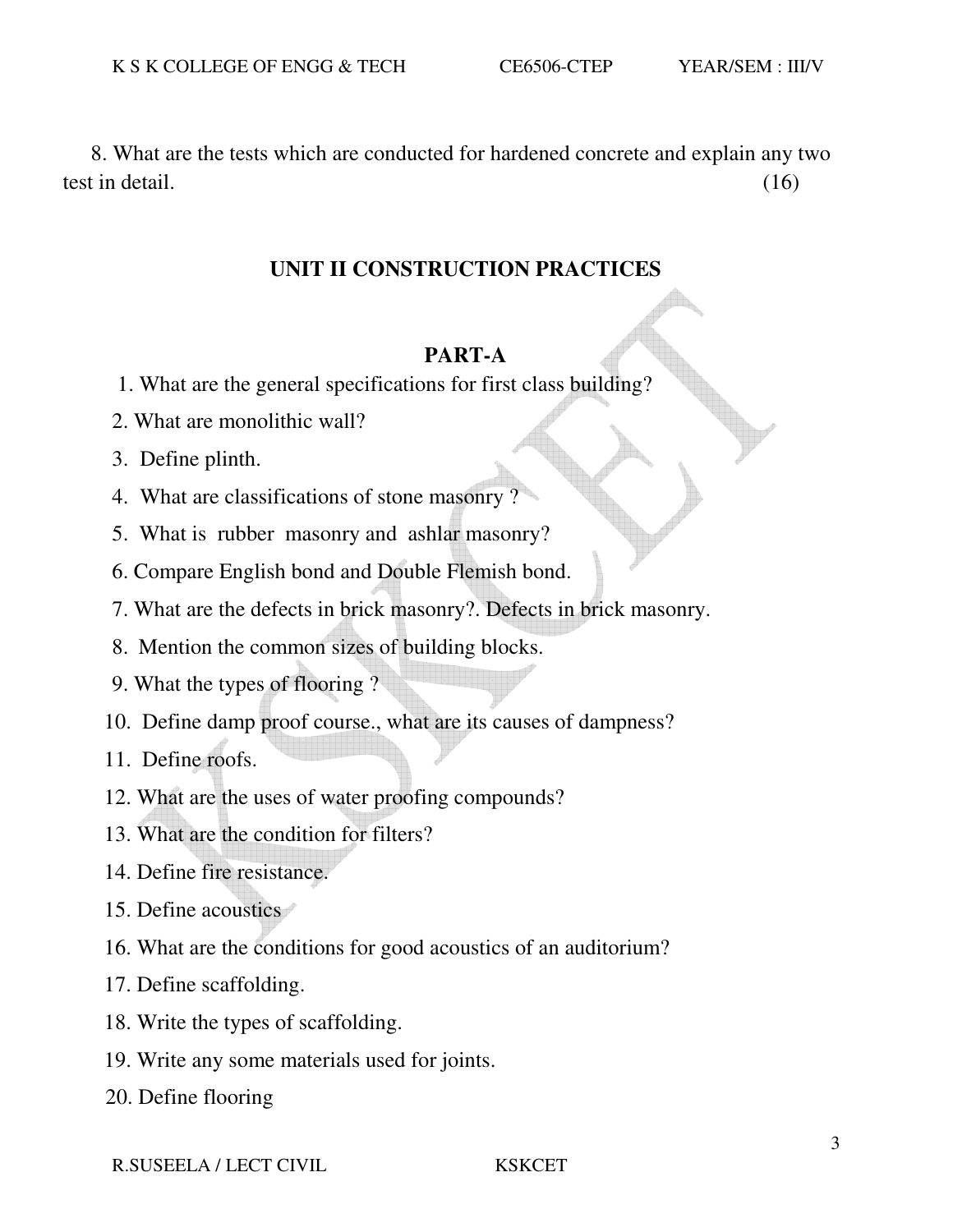| 1. Explain the various types of foundation with neat sketches.             | (16) |
|----------------------------------------------------------------------------|------|
| 2. i) Explain the various types of stone masonry with neat sketches.       | (8)  |
| ii) Make a comparison between stone masonry and brick masonry.             | (8)  |
| 3. Explain all the different types of bonds in masonry.                    | (16) |
| 4. Explain the various types of flooring with neat sketches.               | (16) |
| 5. i) Explain the various types of trusses with neat sketches.             | (8)  |
| ii)Explain the various types of roof finishes with neat sketches.          | (8)  |
| 6. i) Explain the step by step procedure of laying of brick.               | (8)  |
| ii) Explain acoustic of the building                                       | (8)  |
| 7. Write the fire protective $&$ acoustic requirement of the building.     | (16) |
| 8 .i). Define dampness.                                                    | (2)  |
| ii). What are all the causes of dampness?                                  | (4)  |
| iii) Explain the various methods of damp proofing.                         | (10) |
| 9. Explain types of scaffolding with neat sketches.                        | (16) |
| 10. Explain the different types of joints in buildings with neat sketches. | (16) |

4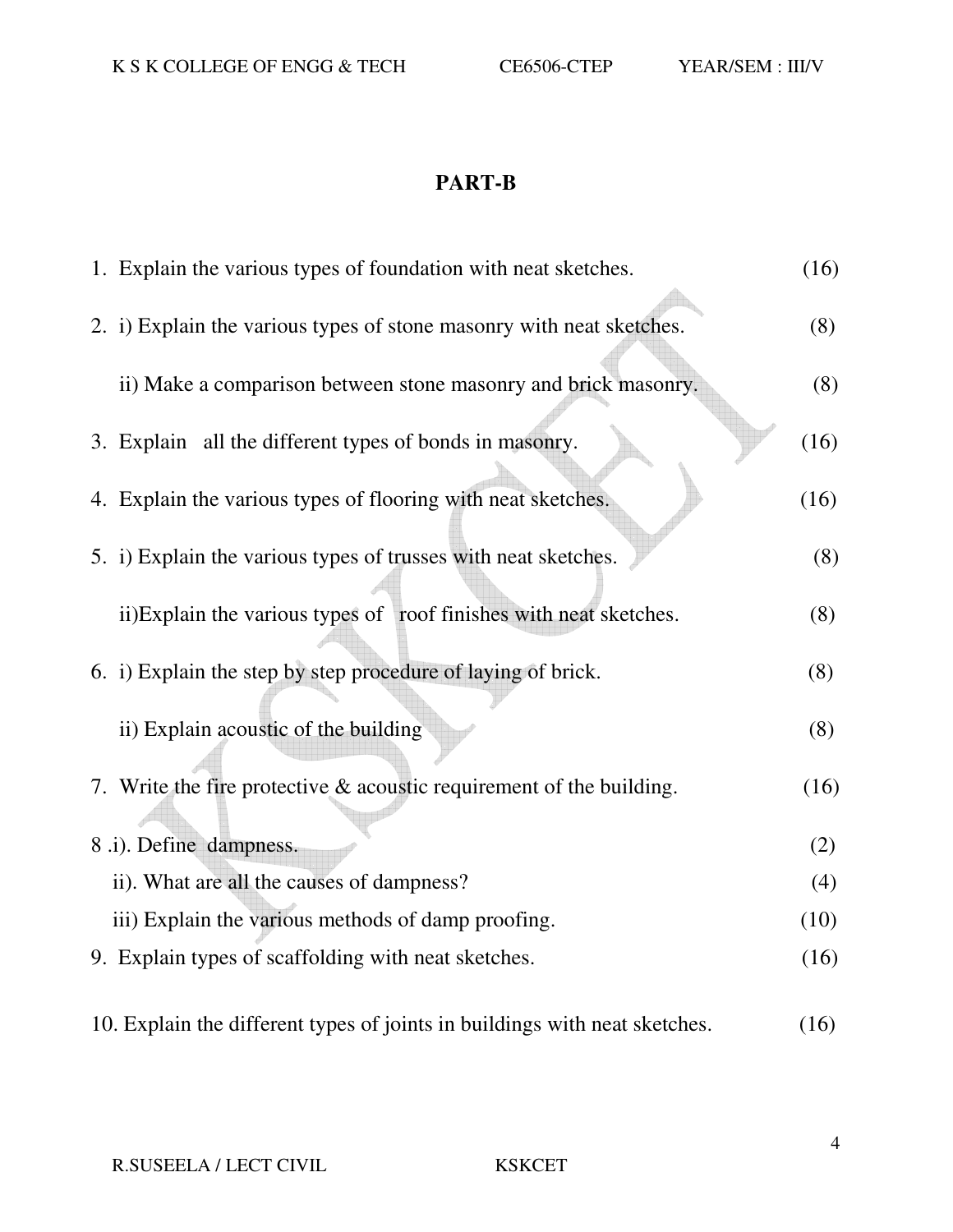#### **UNIT III SUB STRUCTURE CONSTRUCTION**

#### **PART-A**

- 1) What is a cofferdam? When it used ?
- 2) What is a caisson? What are the types of caisson?
- 3) What are the components of well foundation?
- 4) What are the operations involved in open caisson method of foundation?
- 5) What are the uses of sheet piles?
- 6) What is meant by pipe jacking?
- 7) What is dewatering? Where it is used?
- 8) What is a under-ream pile?
- 9) Write about spacing of piles?
- 10) Write notes on suspended scaffolding.
- 11) Write about centering and shuttering.
- 12) What is a Kent ledge?
- 13) What are the methods used for tunnel driving?
- 14) What is mucking?
- 15) What are the advantages of drift method?
- 16) What is cement grouting ?
- 17) Write the situations under which pile foundation is recommended.
- 18) Write the essential features of a pump to be used for dewatering.
- 19) What is the equipment used for driving a pre-cast pile in a sandy soil?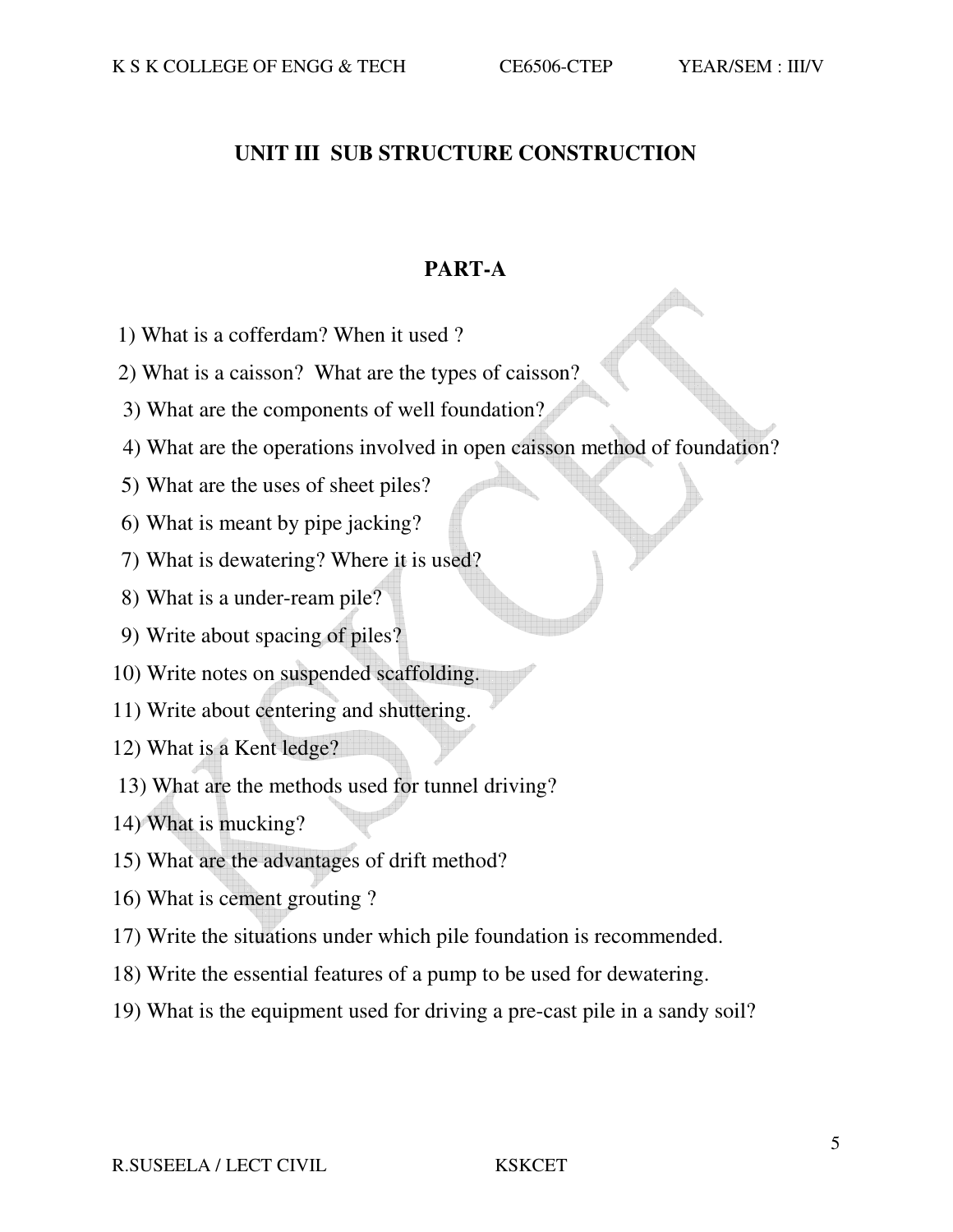| 1. Explain under water construction of diaphragm walls with neat sketches.        | (16) |
|-----------------------------------------------------------------------------------|------|
| 2. i) Explain the operation procedure for caissons.                               | (8)  |
| ii) Explain the various types of sheet piles.                                     | (8)  |
| 3. Explain the various methods of piling.                                         | (16) |
| 4. Write notes on Dewatering and stand by Plant equipment for underground open    |      |
| excavation.                                                                       | (16) |
| 5. i) What is under reamed pile? Explain its field applications.                  | (8)  |
| ii) Briefly explain the sinking of a pneumatic caisson.                           | (8)  |
| 6. Describe the various methods employed to bring a tilted well to position while |      |
| constructing a well foundation.                                                   | (16) |
| 7.i). What is Pneumatic caisson?                                                  | (2)  |
| ii) Where is it adopted?                                                          | (4)  |
| iii). How is it constructed?                                                      | (10) |
| 8. i) Explain with neat sketches box jacking techniques.                          | (8)  |
| ii). Explain all the techniques adopted for tunneling?                            | (8)  |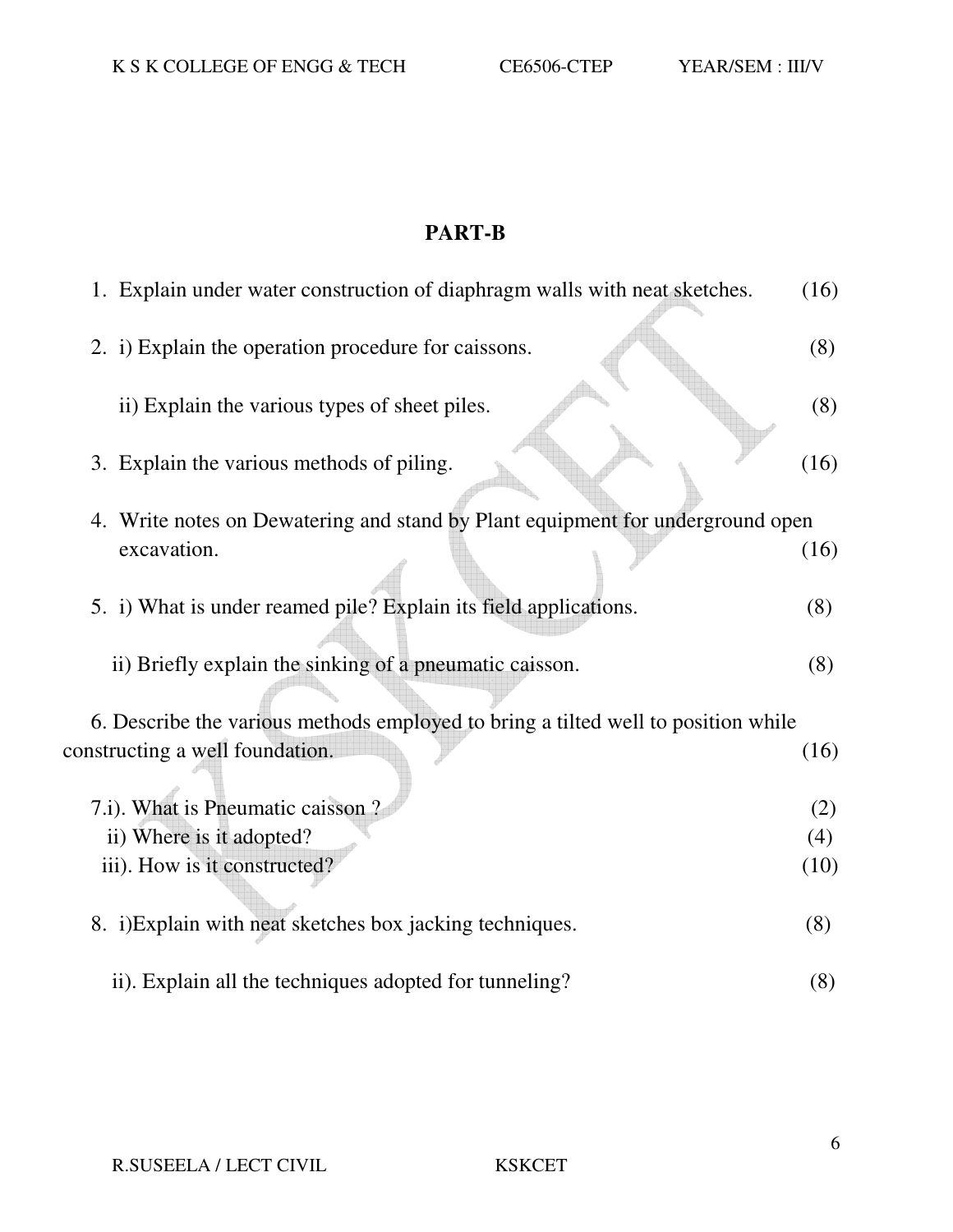## **UNIT IV SUPER STRUCTURE CONSTRUCTION PART-A**

- 1. What are launching girders?
- 2. What are bridge decks?
- 3. What are offshore platforms?
- 4. What are Jacket platforms?
- 5. What are gravity towers?
- 6. What is a bow-string bridge?
- 7. What are cable-stayed bridges?
- 8. What is chimney?
- 9. State the dimension of flue hole opening in chimney.
- 10. What are the various loads acting on a chimney?
- 11. How is lining made in chimney?
- 12. What are the various types of chimneys?
- 13. What are the forms used in the construction of chimney?
- 14. What are cooling towers
- 15. What are the methods of prestressing?
- 16. What are the systems of prestressing?
- 17.What are the advantages of prestressed cement concrete?
- 18. How are domes erected ?
- 19. What are shells?
- 20. How are shells classified ?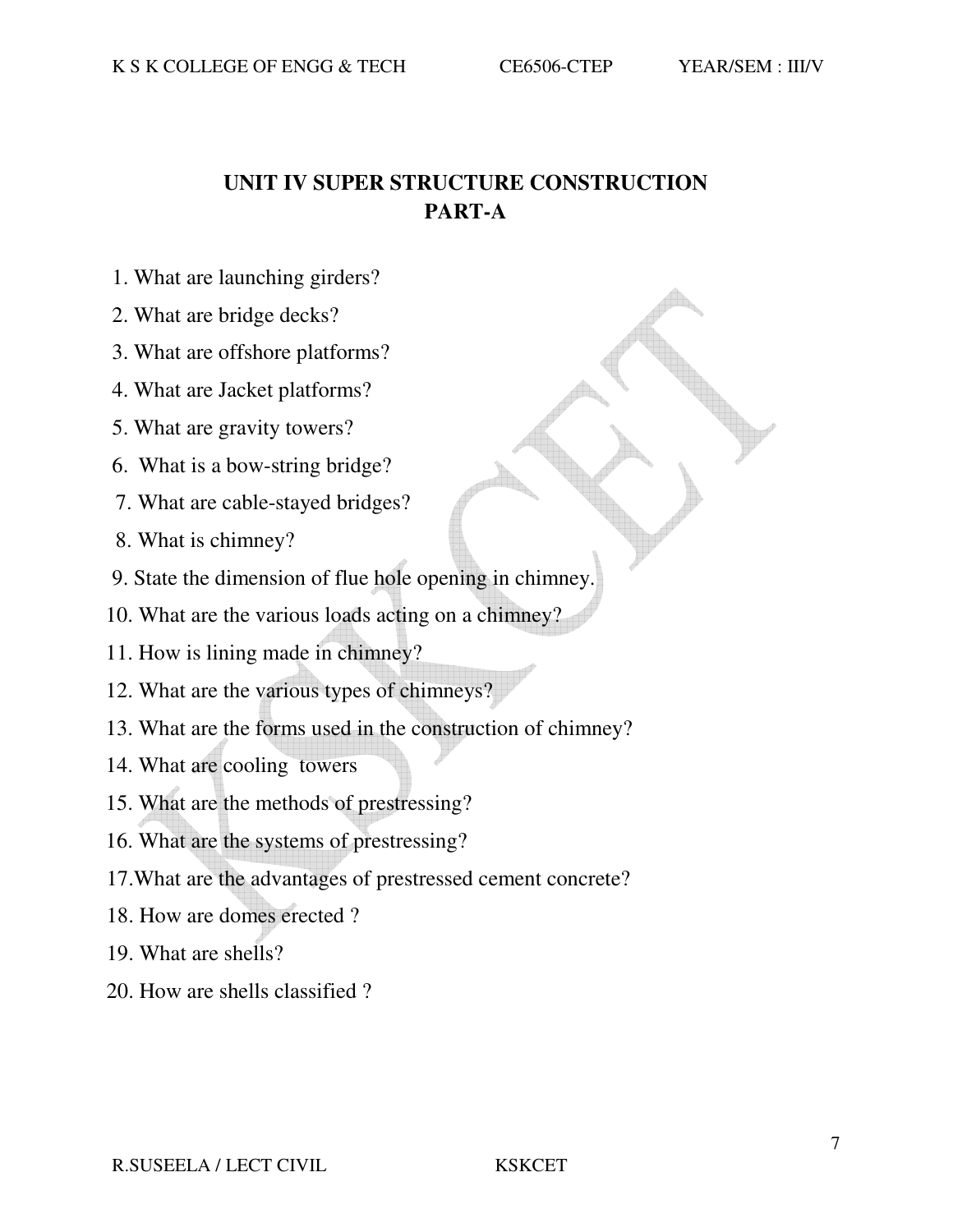# **PART –B**

| 1. i) Explain the types of bridge decks with sketch.                                | (8)  |
|-------------------------------------------------------------------------------------|------|
| ii) Explain the procedure of erecting heavy decks.                                  | (8)  |
| 2. Write detailed notes on erecting light weight components on tall structures.     | (16) |
| 3. Explain the method of Erection of articulated structures.                        | (16) |
| 4. i) Write notes on braced domes and space decks.                                  | (8)  |
| ii) Explain different types of Domes.                                               | (8)  |
| 5. Explain the construction steps of tall buildings.                                | (16) |
| 6. Explain the steps involved in the erection of a steel truss and covering it with |      |
| asbestos cement sheet roofing.                                                      | (16) |
| 7. i) Explain the process of insitu pre stressing of a high rise structure.         | (8)  |
| ii) Discuss the merits and demerits of shell roofs                                  | (8)  |
| 8. Write the advantages of prestressed concrete as compared to normal reinforced    |      |
| concrete structures.                                                                | (16) |

8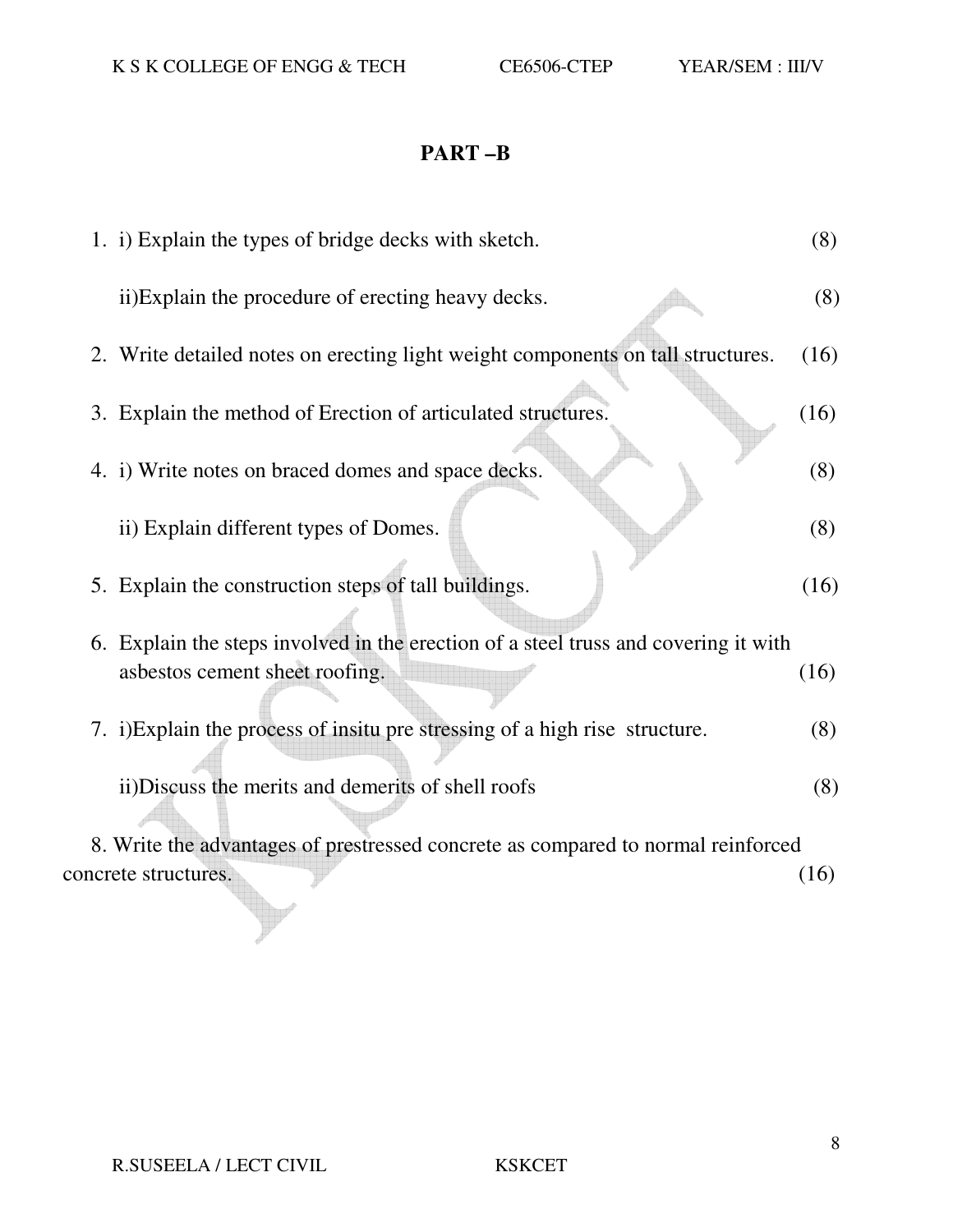# **UNIT V CONSTRUCTION EQUIPMENT PART-A**

- 1. What are the advantages of using trenchers?
- 2. Define dredging.
- 3. Mention the various operations involved in grading?
- 4. What are the factors affecting the selection of drilling equipment?
- 5. Define hardness. Which is the hardest known substance?
- 6. Define texture. What are its classification?
- 7. What are the types of drillingequipment?
- 8. Define blasting.
- 9. What are the parameters to be examined while blasting for quarrying?
- 10. What are the types of dredgers?
- 11. Mention the sequence of operations involved in driving the tunnel throughrock.
- 12.What are the objectives of ventilation system in a tunnel?
- 13. Define mucking.
- 14. What is a tractor& its types?
- 15. Define compaction.
- 16. Define surface load.
- 17. What are the factors influencing compaction?
- 18. What are the equipments used for volume batching?
- 19. What are the advantages of using belt conveyors?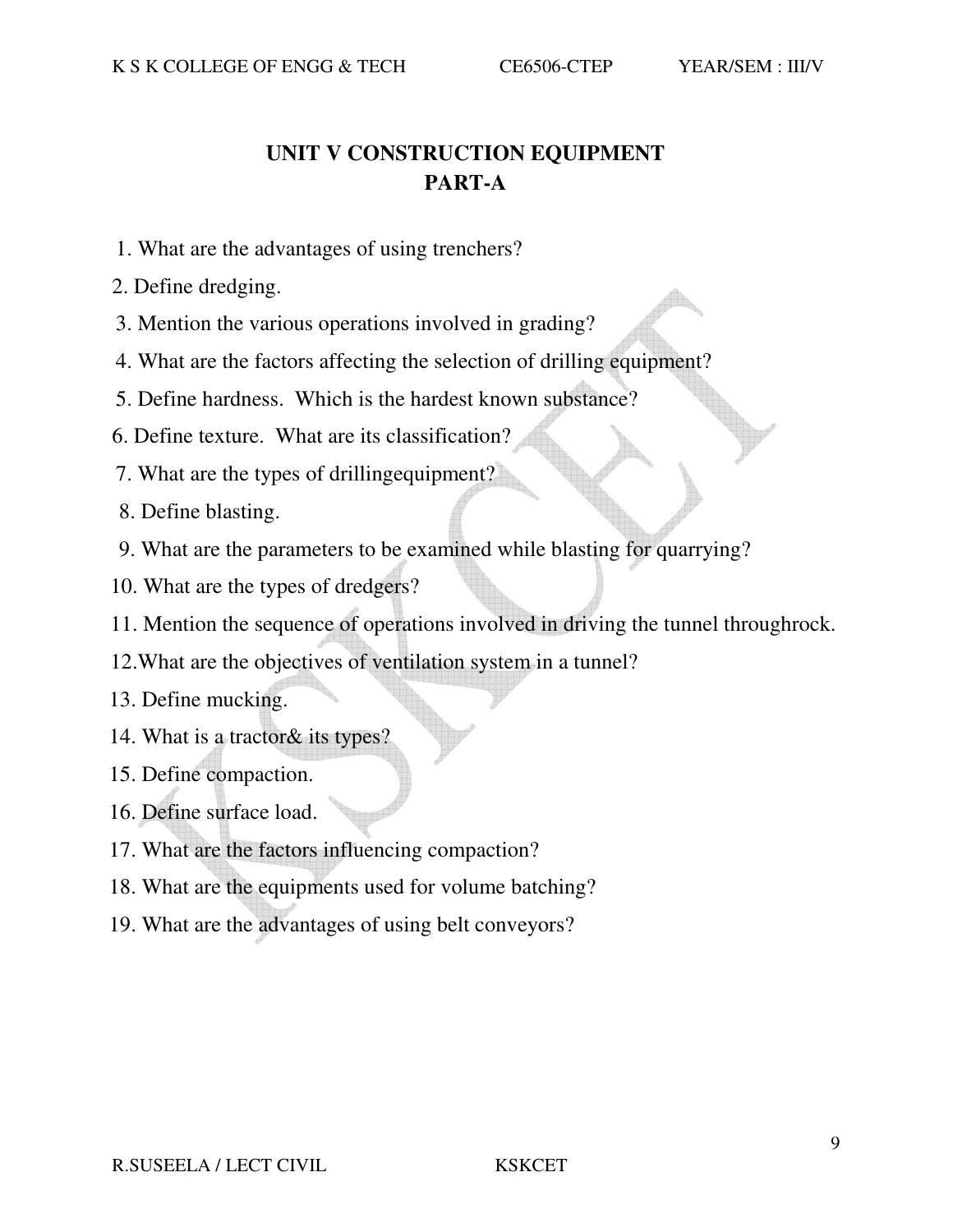| 1. i) Write notes on trenching equipment.                                                   | (8)  |
|---------------------------------------------------------------------------------------------|------|
| ii) Write notes on equipment used for erection of structures.                               | (8)  |
| 2. What are all the points should be considered while selecting an earth work<br>equipment. | (16) |
| 3. Explain the important and working of tractors and scrapers.                              | (16) |
| 4. i)Explain the equipment used for mixing and compaction of concrete.                      | (8)  |
| ii) Discuss the factors influencing the selection of equipment for work.                    | (8)  |
| 5. Explain briefly about the various pile driving equipments.                               | (16) |
| 6. Discuss about the various equipments used in pile driving.                               | (16) |
| 7. Explain the different types of cranes.                                                   | (16) |
| 10. Explain the different types of Rollers.                                                 | (16) |
|                                                                                             |      |